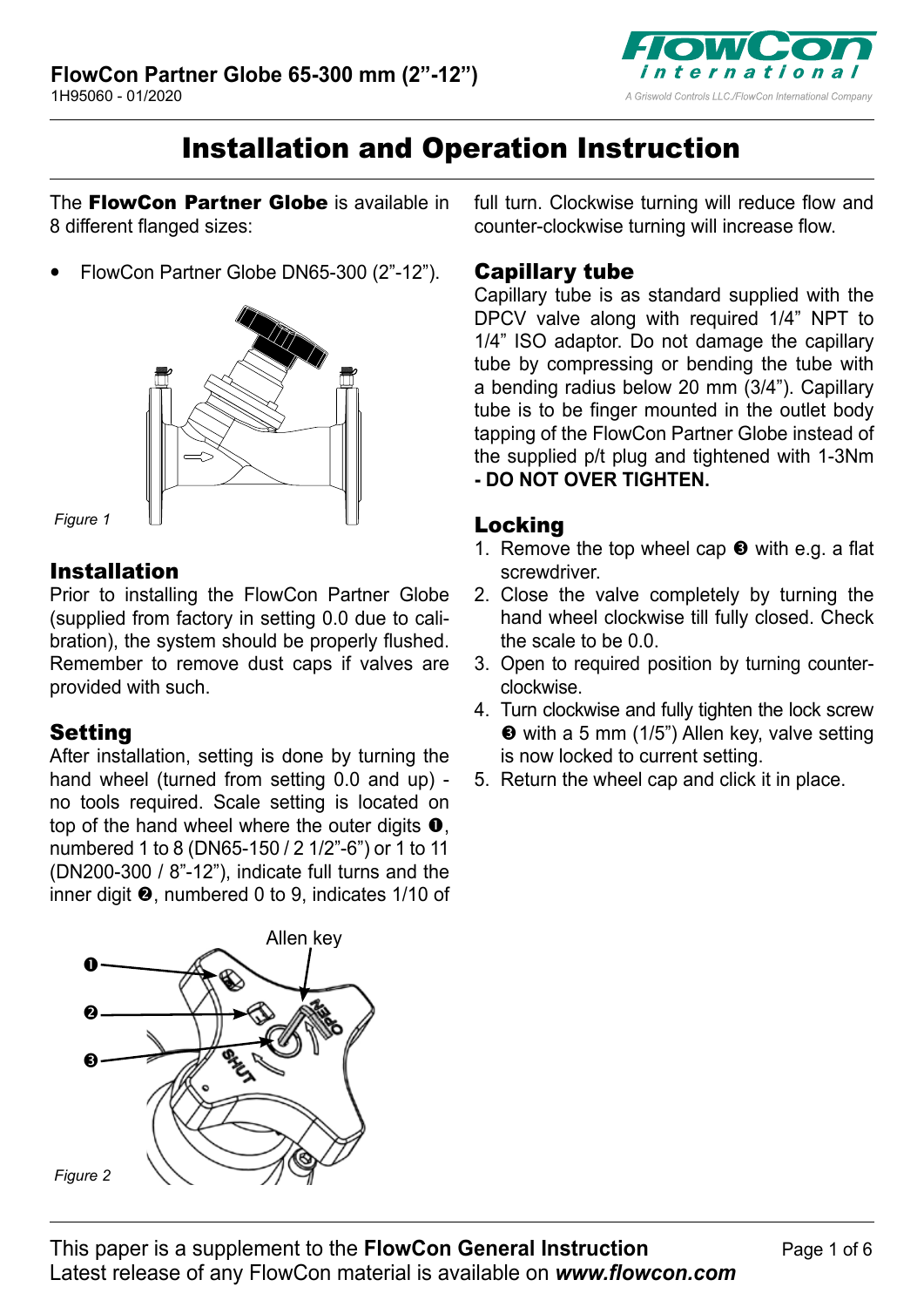

#### FlowCon Partner Globe DN65 FlowCon Partner Globe DN80

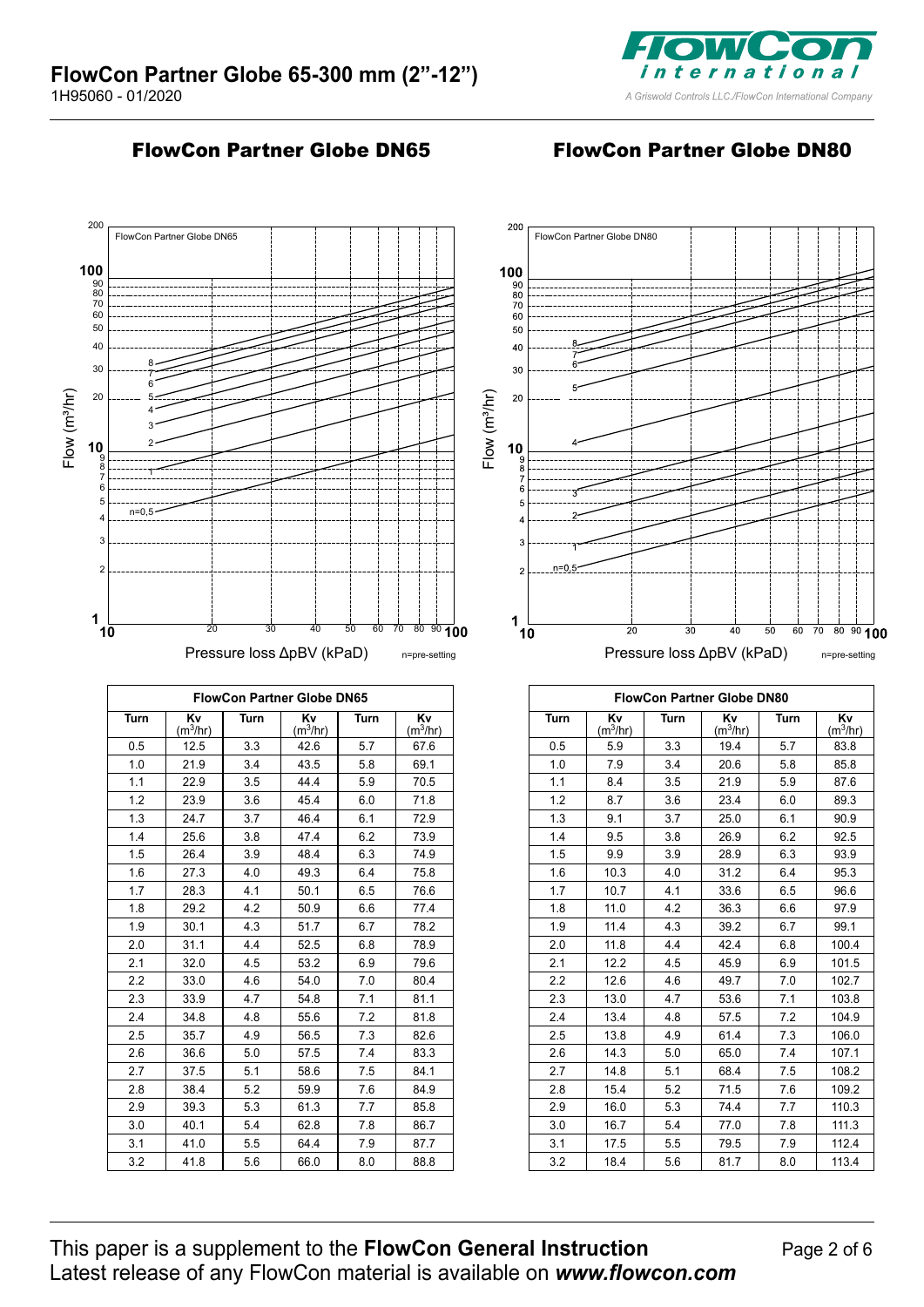

FlowCon Partner Globe DN100 FlowCon Partner Globe DN125



| <b>FlowCon Partner Globe DN100</b> |                            |      |                            |      |                            |  |  |
|------------------------------------|----------------------------|------|----------------------------|------|----------------------------|--|--|
| Turn                               | Kv<br>(m <sup>3</sup> /hr) | Turn | Κv<br>(m <sup>3</sup> /hr) | Turn | Kv<br>(m <sup>3</sup> /hr) |  |  |
| 0.5                                | 5.6                        | 3.5  | 50.5                       | 6.1  | 137.6                      |  |  |
| 1.0                                | 9.6                        | 3.6  | 54.4                       | 6.2  | 140.3                      |  |  |
| 1.1                                | 10.2                       | 3.7  | 58.6                       | 6.3  | 142.9                      |  |  |
| 1.2                                | 10.9                       | 3.8  | 62.8                       | 6.4  | 145.5                      |  |  |
| 1.3                                | 11.5                       | 3.9  | 67.1                       | 6.5  | 148.1                      |  |  |
| 1.4                                | 12.1                       | 4.0  | 71.4                       | 6.6  | 150.6                      |  |  |
| 1.5                                | 12.8                       | 4.1  | 75.5                       | 6.7  | 153.0                      |  |  |
| 1.6                                | 13.4                       | 4.2  | 79.6                       | 6.8  | 155.4                      |  |  |
| 1.7                                | 14.1                       | 4.3  | 83.5                       | 6.9  | 157.7                      |  |  |
| 1.8                                | 14.9                       | 4.4  | 87.3                       | 7.0  | 159.9                      |  |  |
| 1.9                                | 15.7                       | 4.5  | 90.9                       | 7.1  | 162.0                      |  |  |
| 2.0                                | 16.6                       | 4.6  | 94.5                       | 7.2  | 164.1                      |  |  |
| 2.1                                | 17.5                       | 4.7  | 97.9                       | 7.3  | 166.0                      |  |  |
| 2.2                                | 18.7                       | 4.8  | 101.2                      | 7.4  | 167.9                      |  |  |
| 2.3                                | 19.9                       | 4.9  | 104.4                      | 7.5  | 169.8                      |  |  |
| 2.4                                | 21.3                       | 5.0  | 107.4                      | 7.6  | 171.5                      |  |  |
| 2.5                                | 22.9                       | 5.1  | 110.4                      | 7.7  | 173.2                      |  |  |
| 2.6                                | 24.7                       | 5.2  | 113.3                      | 7.8  | 174.8                      |  |  |
| 2.7                                | 26.7                       | 5.3  | 116.1                      | 7.9  | 176.4                      |  |  |
| 2.8                                | 28.9                       | 5.4  | 118.9                      | 8.0  | 177.9                      |  |  |
| 2.9                                | 31.3                       | 5.5  | 121.6                      | 8.1  | 179.4                      |  |  |
| 3.0                                | 34.0                       | 5.6  | 124.3                      | 8.2  | 180.8                      |  |  |
| 3.1                                | 36.9                       | 5.7  | 127.0                      | 8.3  | 182.1                      |  |  |
| 3.2                                | 40.0                       | 5.8  | 129.6                      | 8.4  | 183.4                      |  |  |
| 3.3                                | 43.3                       | 5.9  | 132.3                      | 8.5  | 184.7                      |  |  |
| 3.4                                | 46.8                       | 6.0  | 135.0                      |      |                            |  |  |



| <b>FlowCon Partner Globe DN125</b> |                            |      |                            |      |                            |  |  |
|------------------------------------|----------------------------|------|----------------------------|------|----------------------------|--|--|
| Turn                               | Kv<br>(m <sup>3</sup> /hr) | Turn | Kv<br>(m <sup>3</sup> /hr) | Turn | Kv<br>(m <sup>3</sup> /hr) |  |  |
| 0.5                                | 8.3                        | 3.5  | 77.0                       | 6.1  | 205.8                      |  |  |
| 1.0                                | 13.0                       | 3.6  | 82.7                       | 6.2  | 209.8                      |  |  |
| 1.1                                | 13.9                       | 3.7  | 88.5                       | 6.3  | 213.8                      |  |  |
| 1.2                                | 14.9                       | 3.8  | 94.5                       | 6.4  | 217.7                      |  |  |
| 1.3                                | 15.8                       | 3.9  | 100.4                      | 6.5  | 221.6                      |  |  |
| 1.4                                | 16.8                       | 4.0  | 106.5                      | 6.6  | 225.4                      |  |  |
| 1.5                                | 17.8                       | 4.1  | 112.5                      | 6.7  | 229.1                      |  |  |
| 1.6                                | 18.9                       | 4.2  | 118.5                      | 6.8  | 232.8                      |  |  |
| 1.7                                | 19.9                       | 4.3  | 124.3                      | 6.9  | 236.3                      |  |  |
| 1.8                                | 21.1                       | 4.4  | 130.1                      | 7.0  | 239.8                      |  |  |
| 1.9                                | 22.3                       | 4.5  | 135.7                      | 7.1  | 243.2                      |  |  |
| 2.0                                | 23.7                       | 4.6  | 141.1                      | 7.2  | 246.5                      |  |  |
| 2.1                                | 25.2                       | 4.7  | 146.3                      | 7.3  | 249.7                      |  |  |
| 2.2                                | 26.8                       | 4.8  | 151.4                      | 7.4  | 252.8                      |  |  |
| 2.3                                | 28.6                       | 4.9  | 156.2                      | 7.5  | 255.9                      |  |  |
| 2.4                                | 30.7                       | 5.0  | 160.9                      | 7.6  | 259.0                      |  |  |
| 2.5                                | 33.1                       | 5.1  | 165.4                      | 7.7  | 262.0                      |  |  |
| 2.6                                | 35.8                       | 5.2  | 169.7                      | 7.8  | 264.9                      |  |  |
| 2.7                                | 38.9                       | 5.3  | 173.9                      | 7.9  | 267.9                      |  |  |
| 2.8                                | 42.5                       | 5.4  | 178.0                      | 8.0  | 270.8                      |  |  |
| 2.9                                | 46.6                       | 5.5  | 182.1                      | 8.1  | 273.7                      |  |  |
| 3.0                                | 51.2                       | 5.6  | 186.1                      | 8.2  | 276.6                      |  |  |
| 3.1                                | 56.0                       | 5.7  | 190.0                      | 8.3  | 279.4                      |  |  |
| 3.2                                | 61.0                       | 5.8  | 194.0                      | 8.4  | 282.3                      |  |  |
| 3.3                                | 66.2                       | 5.9  | 197.9                      | 8.5  | 285.1                      |  |  |
| 3.4                                | 71.5                       | 6.0  | 201.9                      |      |                            |  |  |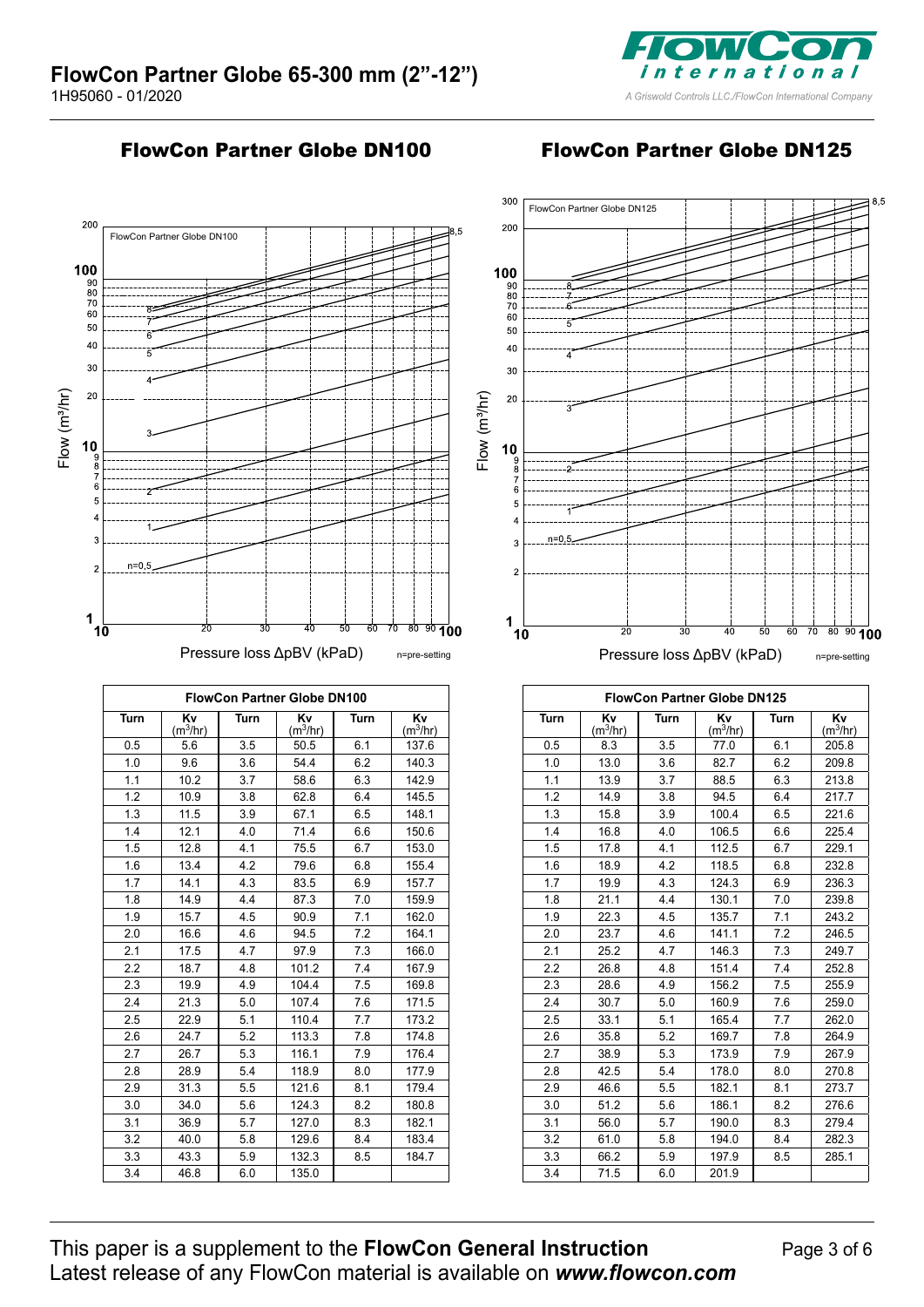



| FlowCon Partner Globe DN150 |                            |      |                            |      |                            |  |  |  |
|-----------------------------|----------------------------|------|----------------------------|------|----------------------------|--|--|--|
| Turn                        | Κv<br>(m <sup>3</sup> /hr) | Turn | Κv<br>(m <sup>3</sup> /hr) | Turn | Κv<br>(m <sup>3</sup> /hr) |  |  |  |
| 0.5                         | 7.9                        | 3.5  | 132.0                      | 6.1  | 303.0                      |  |  |  |
| 1.0                         | 14.8                       | 3.6  | 143.1                      | 6.2  | 307.7                      |  |  |  |
| 1.1                         | 15.6                       | 3.7  | 154.0                      | 6.3  | 312.3                      |  |  |  |
| 1.2                         | 16.3                       | 3.8  | 164.6                      | 6.4  | 316.9                      |  |  |  |
| 1.3                         | 17.1                       | 3.9  | 174.5                      | 6.5  | 321.3                      |  |  |  |
| 1.4                         | 18.0                       | 4.0  | 183.7                      | 6.6  | 325.7                      |  |  |  |
| 1.5                         | 19.1                       | 4.1  | 192.0                      | 6.7  | 329.9                      |  |  |  |
| 1.6                         | 20.5                       | 4.2  | 199.6                      | 6.8  | 334.1                      |  |  |  |
| 1.7                         | 22.1                       | 4.3  | 206.7                      | 6.9  | 338.2                      |  |  |  |
| 1.8                         | 24.2                       | 4.4  | 213.3                      | 7.0  | 342.2                      |  |  |  |
| 1.9                         | 26.7                       | 4.5  | 219.5                      | 7.1  | 346.1                      |  |  |  |
| 2.0                         | 29.7                       | 4.6  | 225.3                      | 7.2  | 349.9                      |  |  |  |
| 2.1                         | 33.2                       | 4.7  | 231.0                      | 7.3  | 353.6                      |  |  |  |
| 2.2                         | 37.2                       | 4.8  | 236.5                      | 7.4  | 357.2                      |  |  |  |
| 2.3                         | 41.7                       | 4.9  | 241.8                      | 7.5  | 360.7                      |  |  |  |
| 2.4                         | 46.5                       | 5.0  | 247.1                      | 7.6  | 364.2                      |  |  |  |
| 2.5                         | 51.8                       | 5.1  | 252.4                      | 7.7  | 367.5                      |  |  |  |
| 2.6                         | 57.4                       | 5.2  | 257.7                      | 7.8  | 370.7                      |  |  |  |
| 2.7                         | 63.4                       | 5.3  | 262.9                      | 7.9  | 373.8                      |  |  |  |
| 2.8                         | 69.7                       | 5.4  | 268.1                      | 8.0  | 376.8                      |  |  |  |
| 2.9                         | 76.4                       | 5.5  | 273.3                      | 8.1  | 379.7                      |  |  |  |
| 3.0                         | 83.7                       | 5.6  | 278.4                      | 8.2  | 382.5                      |  |  |  |
| 3.1                         | 91.7                       | 5.7  | 283.5                      | 8.3  | 385.2                      |  |  |  |
| 3.2                         | 100.7                      | 5.8  | 288.4                      | 8.4  | 387.7                      |  |  |  |
| 3.3                         | 110.5                      | 5.9  | 293.4                      | 8.5  | 390.2                      |  |  |  |
| 3.4                         | 121.1                      | 6.0  | 298.2                      |      |                            |  |  |  |

#### FlowCon Partner Globe DN150 FlowCon Partner Globe DN200



| <b>FlowCon Partner Globe DN200</b> |                            |      |                            |      |                            |      |                  |
|------------------------------------|----------------------------|------|----------------------------|------|----------------------------|------|------------------|
| Turn                               | Κv<br>(m <sup>3</sup> /hr) | Turn | Kv<br>(m <sup>3</sup> /hr) | Turn | Kv<br>(m <sup>3</sup> /hr) | Turn | Kv<br>$(m^3/hr)$ |
| 0.5                                | 27.5                       | 3.5  | 148.6                      | 6.1  | 438.5                      | 8.7  | 602.0            |
| 1.0                                | 38.6                       | 3.6  | 161.0                      | 6.2  | 447.0                      | 8.8  | 607.9            |
| 1.1                                | 40.1                       | 3.7  | 174.2                      | 6.3  | 455.4                      | 8.9  | 613.7            |
| 1.2                                | 41.5                       | 3.8  | 187.9                      | 6.4  | 463.7                      | 9.0  | 619.3            |
| 1.3                                | 42.9                       | 3.9  | 202.0                      | 6.5  | 471.7                      | 9.1  | 624.7            |
| 1.4                                | 44.2                       | 4.0  | 216.2                      | 6.6  | 479.6                      | 9.2  | 630.0            |
| 1.5                                | 45.6                       | 4.1  | 230.3                      | 6.7  | 487.1                      | 9.3  | 635.0            |
| 1.6                                | 47.0                       | 4.2  | 244.2                      | 6.8  | 494.3                      | 9.4  | 640.0            |
| 1.7                                | 48.6                       | 4.3  | 257.8                      | 6.9  | 501.1                      | 9.5  | 644.8            |
| 1.8                                | 50.3                       | 4.4  | 271.0                      | 7.0  | 507.6                      | 9.6  | 649.4            |
| 1.9                                | 52.3                       | 4.5  | 283.9                      | 7.1  | 513.6                      | 9.7  | 654.0            |
| 2.0                                | 54.6                       | 4.6  | 296.3                      | 7.2  | 519.3                      | 9.8  | 658.5            |
| 2.1                                | 57.2                       | 4.7  | 308.3                      | 7.3  | 524.8                      | 9.9  | 662.9            |
| 2.2                                | 60.1                       | 4.8  | 319.7                      | 7.4  | 530.0                      | 10.0 | 667.2            |
| 2.3                                | 63.4                       | 4.9  | 330.7                      | 7.5  | 535.2                      | 10.1 | 671.5            |
| 2.4                                | 67.1                       | 5.0  | 341.2                      | 7.6  | 540.2                      | 10.2 | 675.8            |
| 2.5                                | 71.2                       | 5.1  | 351.2                      | 7.7  | 545.2                      | 10.3 | 680.0            |
| 2.6                                | 75.8                       | 5.2  | 360.8                      | 7.8  | 550.3                      | 10.4 | 684.2            |
| 2.7                                | 80.9                       | 5.3  | 370.0                      | 7.9  | 555.5                      | 10.5 | 688.4            |
| 2.8                                | 86.6                       | 5.4  | 379.0                      | 8.0  | 560.8                      | 10.6 | 692.7            |
| 2.9                                | 92.9                       | 5.5  | 387.7                      | 8.1  | 566.4                      | 10.7 | 696.9            |
| 3.0                                | 99.9                       | 5.6  | 396.3                      | 8.2  | 572.1                      | 10.8 | 701.2            |
| 3.1                                | 107.8                      | 5.7  | 404.8                      | 8.3  | 578.0                      | 10.9 | 705.6            |
| 3.2                                | 116.6                      | 5.8  | 413.3                      | 8.4  | 583.9                      | 11.0 | 710.0            |
| 3.3                                | 126.3                      | 5.9  | 421.7                      | 8.5  | 590.0                      |      |                  |
| 3.4                                | 137.0                      | 6.0  | 430.1                      | 8.6  | 596.0                      |      |                  |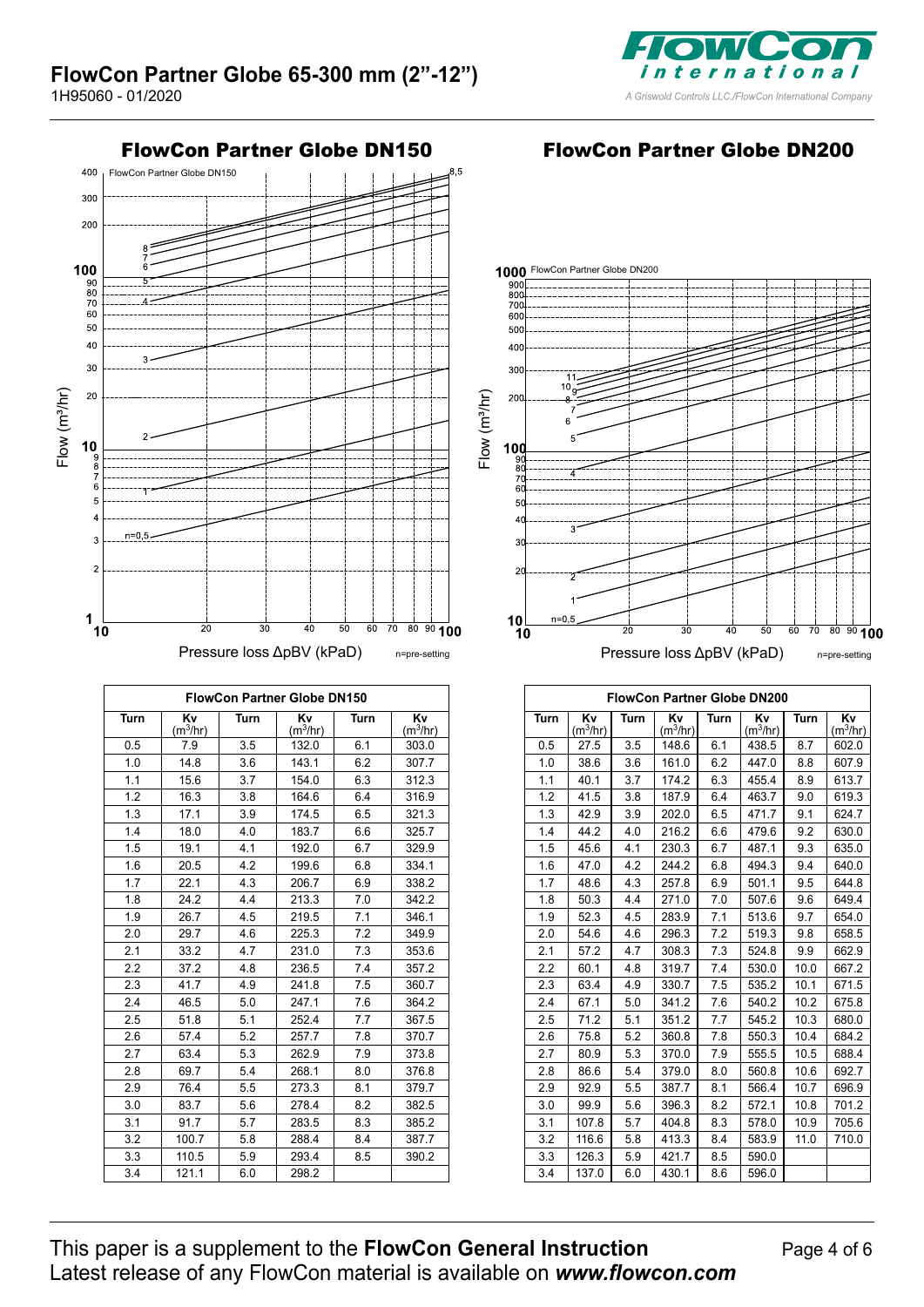

### FlowCon Partner Globe DN250 FlowCon Partner Globe DN300



![](_page_4_Figure_5.jpeg)

| <b>FlowCon Partner Globe DN300</b> |                            |      |                            |      |                            |      |                            |  |
|------------------------------------|----------------------------|------|----------------------------|------|----------------------------|------|----------------------------|--|
| Turn                               | Κv<br>(m <sup>3</sup> /hr) | Turn | Κv<br>(m <sup>3</sup> /hr) | Turn | Κv<br>(m <sup>3</sup> /hr) | Turn | Kv<br>(m <sup>3</sup> /hr) |  |
| 0.5                                | 44.9                       | 3.5  | 202.0                      | 6.1  | 844.2                      | 8.7  | 1252.1                     |  |
| 1.0                                | 57.1                       | 3.6  | 221.1                      | 6.2  | 863.6                      | 8.8  | 1263.2                     |  |
| 1.1                                | 59.9                       | 3.7  | 243.4                      | 6.3  | 883.3                      | 8.9  | 1274.2                     |  |
| 1.2                                | 62.8                       | 3.8  | 269.4                      | 6.4  | 903.1                      | 9.0  | 1285.1                     |  |
| 1.3                                | 65.9                       | 3.9  | 299.1                      | 6.5  | 922.9                      | 9.1  | 1296.0                     |  |
| 1.4                                | 69.0                       | 4.0  | 331.7                      | 6.6  | 942.5                      | 9.2  | 1306.9                     |  |
| 1.5                                | 72.2                       | 4.1  | 365.6                      | 6.7  | 962.0                      | 9.3  | 1317.8                     |  |
| 1.6                                | 75.6                       | 4.2  | 400.1                      | 6.8  | 981.0                      | 9.4  | 1328.7                     |  |
| 1.7                                | 79.0                       | 4.3  | 434.4                      | 6.9  | 999.7                      | 9.5  | 1339.6                     |  |
| 1.8                                | 82.5                       | 4.4  | 468.0                      | 7.0  | 1017.8                     | 9.6  | 1350.5                     |  |
| 1.9                                | 86.1                       | 4.5  | 500.2                      | 7.1  | 1035.3                     | 9.7  | 1361.4                     |  |
| 2.0                                | 89.8                       | 4.6  | 530.8                      | 7.2  | 1052.3                     | 9.8  | 1372.3                     |  |
| 2.1                                | 93.5                       | 4.7  | 559.4                      | 7.3  | 1068.7                     | 9.9  | 1383.2                     |  |
| 2.2                                | 97.4                       | 4.8  | 586.1                      | 7.4  | 1084.6                     | 10.0 | 1394.1                     |  |
| 2.3                                | 101.4                      | 4.9  | 611.0                      | 7.5  | 1100.0                     | 10.1 | 1405.1                     |  |
| 2.4                                | 105.7                      | 5.0  | 634.1                      | 7.6  | 1114.9                     | 10.2 | 1416.0                     |  |
| 2.5                                | 110.2                      | 5.1  | 655.6                      | 7.7  | 1129.3                     | 10.3 | 1427.0                     |  |
| 2.6                                | 115.1                      | 5.2  | 676.0                      | 7.8  | 1143.2                     | 10.4 | 1437.9                     |  |
| 2.7                                | 120.5                      | 5.3  | 695.6                      | 7.9  | 1156.7                     | 10.5 | 1448.9                     |  |
| 2.8                                | 126.4                      | 5.4  | 714.6                      | 8.0  | 1169.7                     | 10.6 | 1459.9                     |  |
| 2.9                                | 133.1                      | 5.5  | 733.2                      | 8.1  | 1182.3                     | 10.7 | 1470.9                     |  |
| 3.0                                | 140.7                      | 5.6  | 751.6                      | 8.2  | 1194.6                     | 10.8 | 1481.9                     |  |
| 3.1                                | 149.5                      | 5.7  | 769.8                      | 8.3  | 1206.5                     | 10.9 | 1493.0                     |  |
| 3.2                                | 159.8                      | 5.8  | 788.1                      | 8.4  | 1218.2                     | 11.0 | 1504.1                     |  |
| 3.3                                | 171.8                      | 5.9  | 806.5                      | 8.5  | 1229.7                     |      |                            |  |
| 3.4                                | 185.7                      | 6.0  | 825.1                      | 8.6  | 1241.0                     |      |                            |  |